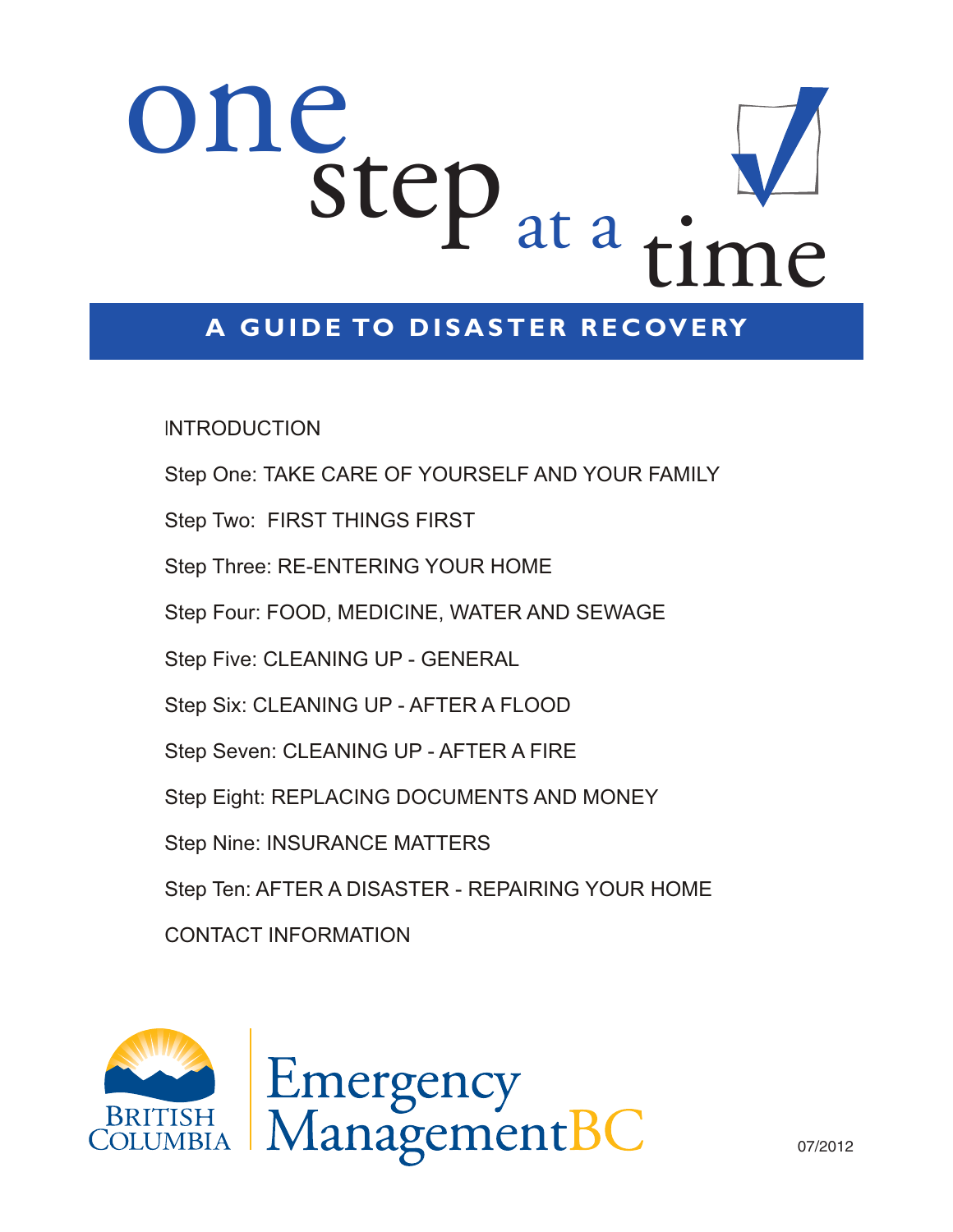## INTRODUCTION

You've been through a traumatic event. Whether it was an earthquake, a flood, a fire or a tsunami, the danger is past. But in your mind, you may still see the event clearly – and feel the fear and anxiety it caused.

These feelings are normal. They're a natural reaction to a traumatic event. The key is to remember that you have survived. These feelings will diminish and for most people, completely disappear. It will take time, and you may need help, but you will put the natural disaster behind you.

Meanwhile, there are so many things to do. Recover lost documents, salvage furniture and appliances… begin cleanup… Where do you start?

That's where this booklet can help. It takes you, one step at a time, through the many tasks you need to do in order to put your life back in order. And it helps you keep track of the progress you are making as you move through the steps.

As you work through this booklet, check off each task as it is completed. Skip items that don't apply to your situation.

Now take a deep breath – and get started.



#### INTRODUCTION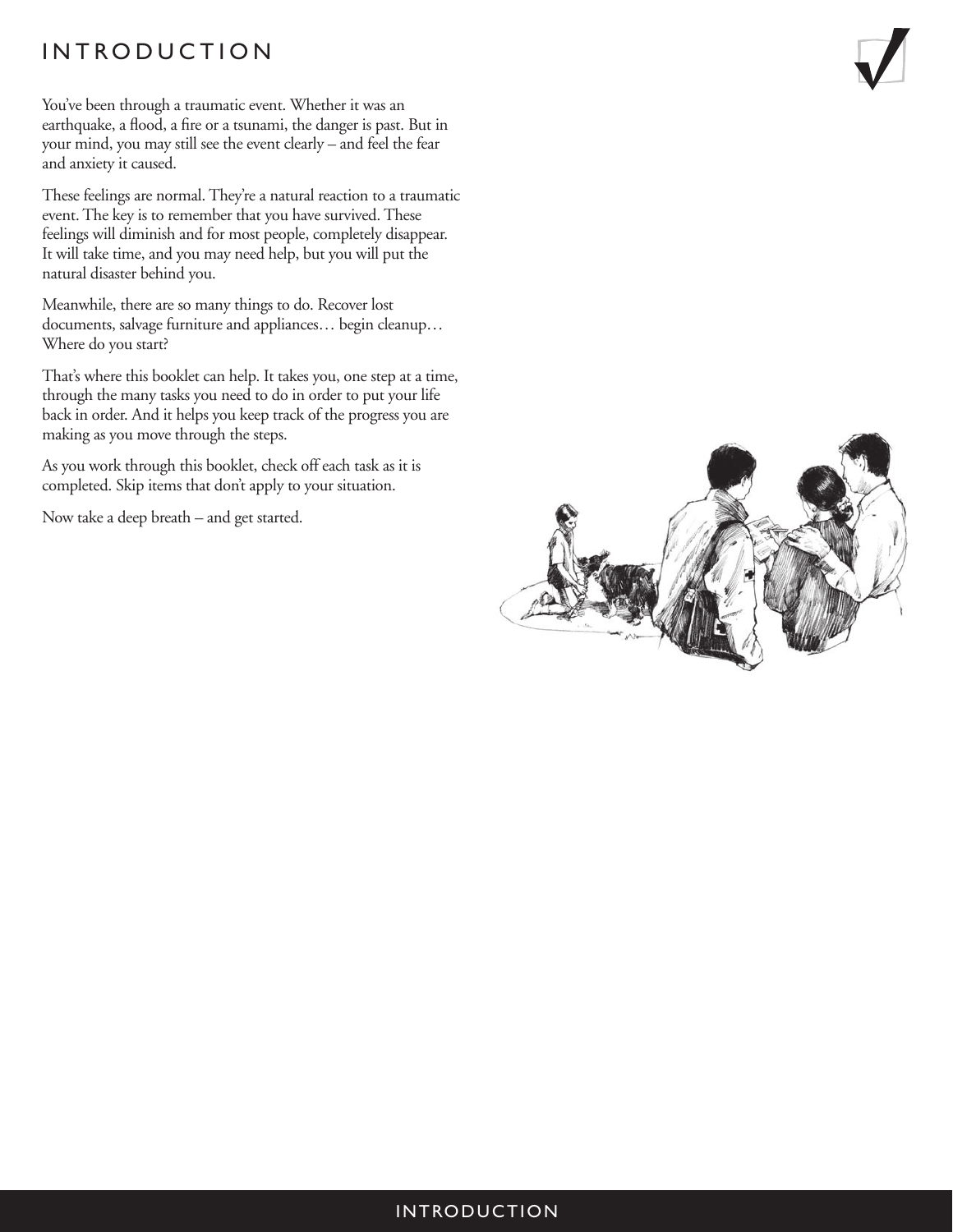

Disasters can cause emotional and physical reactions. Most people caught in a disaster usually feel confused and may not "act like themselves" for awhile. They may tremble or feel numb. Immediately after the disaster, it is common to feel bewildered, shocked, and relieved to be alive. That's why it's important to take good care of yourself and your family in the days and weeks ahead. You should try to:

- Rest often and eat well.
- Keep a manageable schedule. Make a list and do one job at a time. Decide what needs to be done right away and defer the rest until a less stressful time.
- Get as much physical activity as possible.
- Accept help from others wouldn't you help them? Ask for help and advice on practical matters relating to your finances, your job or other concerns.
- Give someone a hug touching is very important.
- Think about the coping skills you have used at other difficult times, and use them now.
- Focus on positive memories.

#### **Warning signs of stress:**

| • Short tempers,                          | • Difficulty sleeping, bad                      |
|-------------------------------------------|-------------------------------------------------|
| frequent arguments                        | dreams                                          |
| • Greater consumption<br>of alcohol       | • Aches, pains, stomach<br>problems             |
| • Getting upset over<br>minor irritations | • Apathy, loss of concentration<br>• Depression |

It's important to be aware of your children's reactions. They might start thumb-sucking or bed-wetting, become clingy or fearful. Children might withdraw and try to be brave, when they really

need your reassurance. To get yourself and your family back on track, talk about what's happened. Here are some suggestions:

- Encourage children to express themselves. They may want to do this by drawing or playing instead of talking.
- Take their fears seriously, reassure them and give them additional attention. Admit to them that you also felt afraid and may still be experiencing some feelings of fear or anxiety, but that with time and possibly some outside help you will work it out together.
- Tell children what you know about the situation. Be honest but gentle. Talk to them about the disaster.
- Keep children with you whenever it is possible to do so, even if it seems easier to look for housing or help on your own. At a time like this, it's important for the the whole family to stay together.
- Expect regressive behaviour and be tolerant of it.
- Give them a real task to do, something that gets the family back on its feet, and let them help in planning something to remember the loss.
- Watch for health problems and signs of stress, such as nightmares and depression, in you or your family. Seek help if you need it. Many organizations in your community can provide counselling and other supports.
- Continue with regular routines (teeth brushing, bed time stories) and chores (picking out their own clothes to wear, etc.).
- Avoid or minimize watching news reports of frightening events.

Recognize that when you suffer a loss, you may grieve – over the loss of personal treasures, your home, your security, a pet. You may feel angry. You may not sleep or eat well. These are normal grief reactions. Give yourself and your family permission to grieve and time to heal.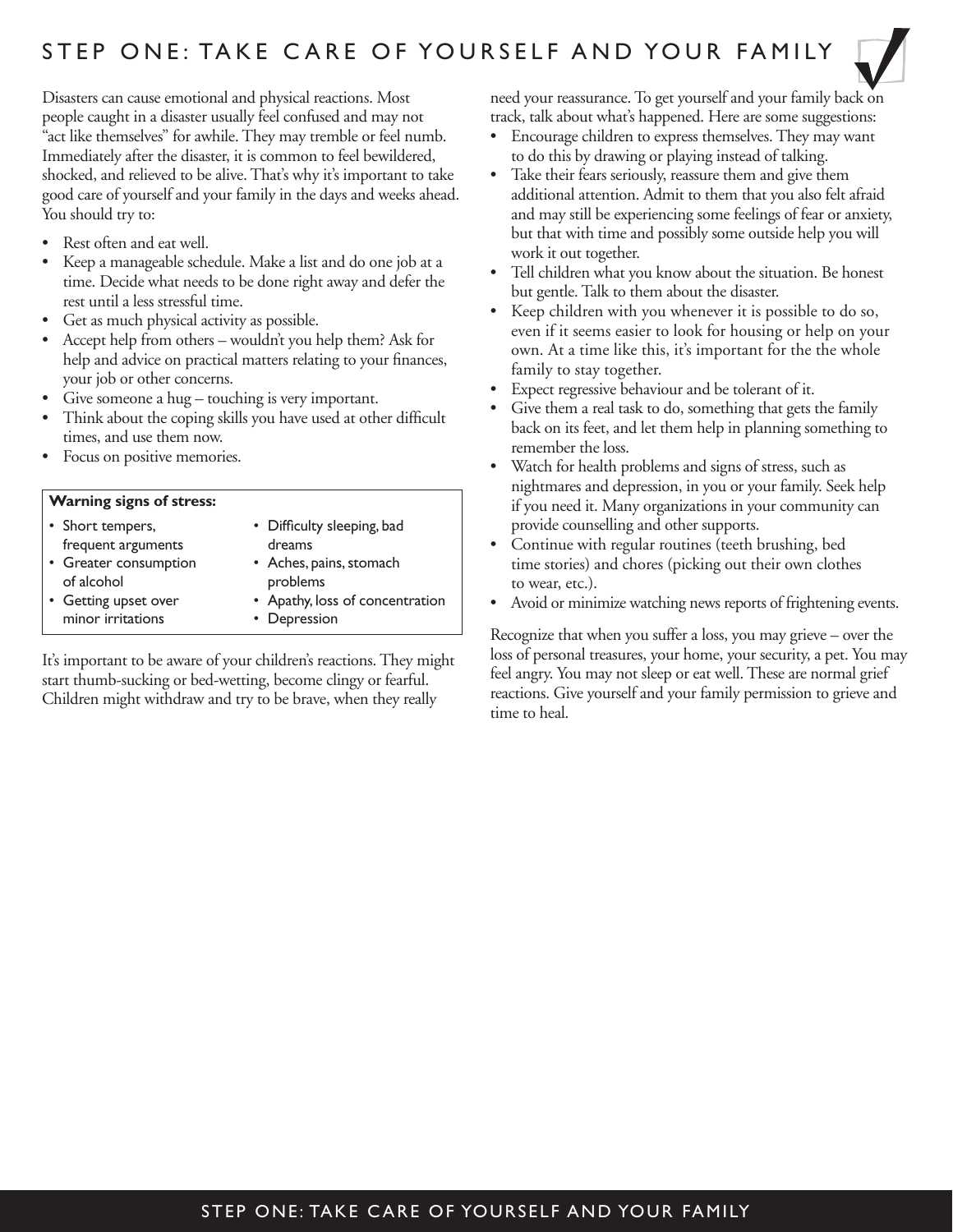#### *Do these things as soon as possible after your home has been damaged or destroyed. Do them before you leave the property, if you can.*

- □ If you rent or lease the home, contact the building owner **or manager.**
- $\Box$  **Get your family settled**. If your home is unliveable, and you cannot stay with family or friends, you can go to temporary housing arranged by local Emergency Social Services personnel. Following a large disaster, the local government may establish temporary housing in secure Group Lodging facilities where possible. Try to keep the family together – togetherness provides mutual support.
- □ If you are insured, contact your agent, broker or **insurance company.** *(See STEP NINE in this booklet for more on this topic.)* Do this as soon as possible to get your claim underway. Most policies cover the cost of shelter, food and clothing for the reasonable time needed to repair or rebuild your residency up to policy limits.
- □ **Remove valuables and essential items.** Do NOT enter the home until you know it is safe, or have been given the green light to enter the area *(See STEP THREE in this booklet)*. Try to retrieve the following items:
	- Important legal documents
	- Identification
	- Vital medicines
	- Eyeglasses and hearing aids
	- Credit cards
	- Cheque books and cheques
	- Insurance policies
	- Money
	- Jewellery
	- Photos and other items of sentimental value (particularly important for children).
- $\Box$  **Secure the property.** It's your responsibility to make sure the house is secured against further damage. If you rent, the

landlord or property manager should be responsible for this. If you own the home, here's what to do:

- Board up broken windows and smashed doors.
- Cover holes in roof and walls.
- In the winter, drain water lines if the house won't be heated for awhile.

 You can do these things yourself or call a contractor (See the Yellow Pages under "Contractors – General" or "Fire and Water Damage Restoration.") In some cases, the Fire Department will secure the property for you, or the municipal housing department will do it. Your insurance policy may pay reasonable expenses incurred in preserving insured property.

 If your property is looted, contact the police immediately. Tell them what was stolen. This report may be needed to file an insurance claim for theft, distinct from any disaster damage claim.

- □ Take care of your pets. If a pet is lost, contact the SPCA or the local pound. Pets may have been injured in the disaster, and can suffer stress, too. If you have to move temporarily, take your pets with you if possible. Make sure they have plenty of food and water and get lots of exercise. If possible, continue with the same food type as a change in diet can cause an additional complication. Normally quiet and friendly cats and dogs may become aggressive or defensive, therefore pet owners need to take extra care and keep children safe.
- □ **Notify people if you move, even temporarily.** Be sure to give your new address to:
	- Post office
	- Banks
	- Schools
	- Newspapers and magazines you subscribe to
	- Credit card companies
	- Utility companies (hydro, gas, telephone)
	- Family and friends.

**CAUTION:** If fire has burned around a safe, do not attempt to open it unless it is cool to the touch on the outside.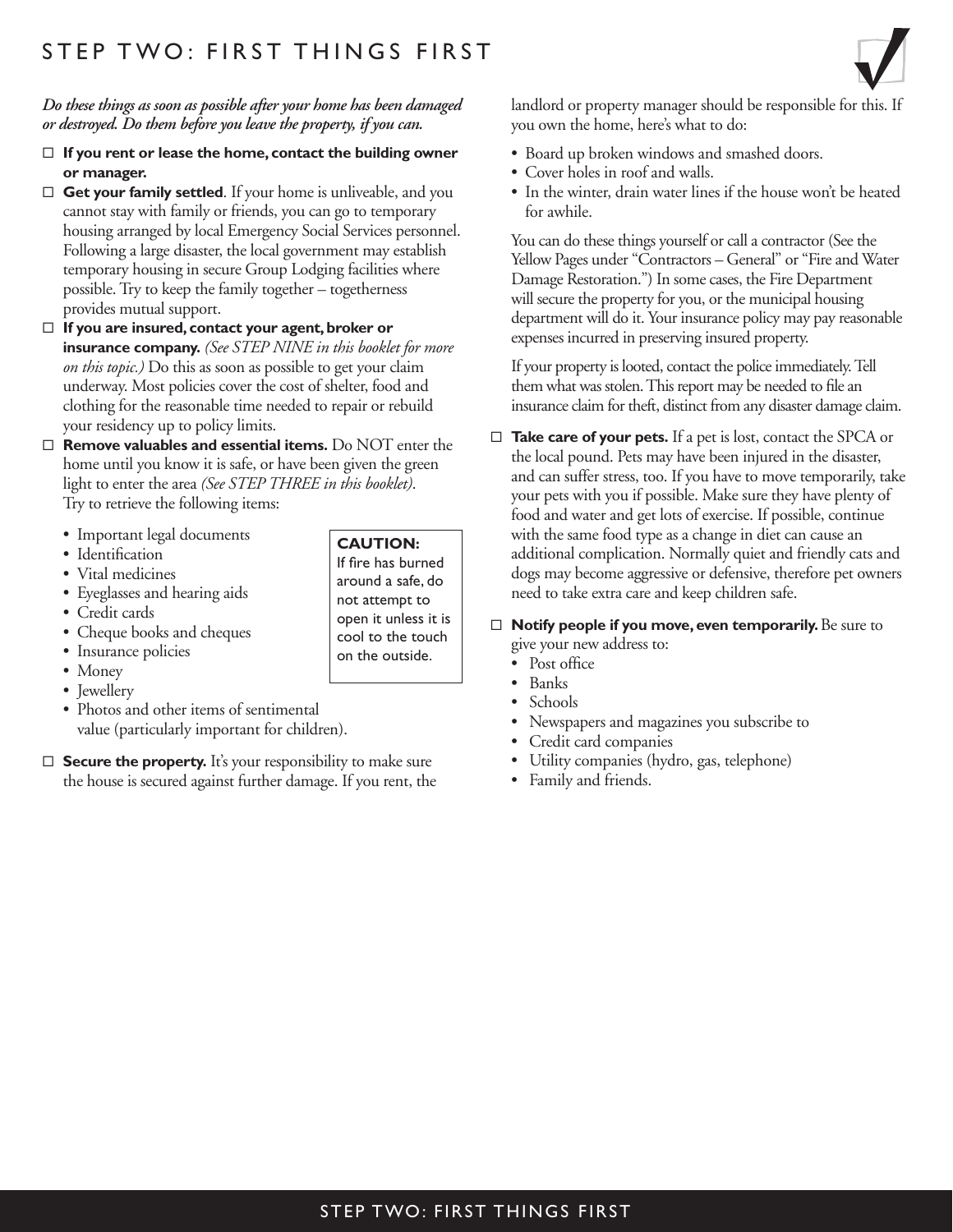## STEP THREE: RE-ENTERING YOUR HOME

If you have been forced to leave your home because of the disaster, you will want to go back in, if possible, to retrieve possessions and take stock of damage. Being well prepared and proceeding cautiously will help you stay healthy and avoid injury when you re-enter your home.

□ Stay out of damaged buildings: return only when authorities say it is safe. Stay tuned to your local radio or television station.

#### ® **Assemble the things you may need:**

- Battery-powered lantern or flashlight (nothing flammable)
- Camera or video camera and notebook to record damage for insurance purposes
- First aid kit (in case of injury)
- Tools: crowbar, hammer, saw, etc.
- Drinking water
- Trash bags
- Hard hat and gloves (rubber and heavy gloves)
- Hard-soled boots or shoes
- If your home was flooded, bring large containers to soak bedding and clothing, and lines to hang them on to dry
- Pails, mops and sponges, if your home was flooded
- Liquid chlorine bleach (household laundry bleach containing 5-6% chlorine)

#### □ **Before going inside, walk carefully around the outside of the house.** Carefully check for signs of damage or danger.

- Look for loose power lines. Stay away from fallen or damaged electrical wires.
- If you smell the "rotten eggs" odour that is the tell-tale sign of gas, call the gas company right away. If the gas meter is outside, turn it off at the main valve. Do not go inside.
- Check the foundation, roof, chimney and steps for damage. Look for broken or cracked basement walls. Unnoticed damage could lead to fire or injury from falling debris.
- Don't go inside if there is standing water around the house. The water could carry electric current.
- Take pictures of the outside damage for insurance claims.
- □ When entering the building, use extreme caution. Move carefully inside the house. Building damage may have occurred where you least expect it. Carefully watch every step you take.
- □ **Check for gas leaks.** If you smell gas or hear a blowing or hissing noise, open a window and quickly leave the building. Turn off the gas, using the outside main valve if you can, and call the gas company. **NOTE:** If you turn off the gas for any reason, it must only be turned back on by a professional.
- □ **Examine walls, floors, doors, staircases and windows to make sure the building is not in danger of collapsing.**
- ® **Look for electrical system damage.** If you see sparks or broken or frayed wires, or if you smell burning insulation, turn off the electricity at the main fuse box or circuit breaker – if you determine that it is safe to do so. If you have to step in water to get to the fuse box or circuit breaker, don't do it – call an electrician or your local electric company for advice.
- □ **Check for sewage and water line damage.** If you suspect sewage lines are damaged inside your property, avoid using the toilets and call a plumber (for damage outside your property, you may need to call the local authority). If water pipes are damaged, contact the local authority and avoid using water from the tap. *(See more on this topic, including well water and sewage disposal, in STEP FOUR in this booklet.)*
- □ Take pictures of the damage inside, both to the house and its contents, for insurance claims.
- □ **Watch for animals.** Small animals that have been flooded or burned out of their homes may seek shelter in yours. Use a pole or stick to turn items over, watching for animals. Use caution when opening drawers and cupboards.
- □ **Disinfect standing water.** If your home was flooded, it is important to disinfect all standing water in the home, including the basement. Measure 2 litres (2 quarts) of liquid chlorine bleach and distribute it evenly over any standing water. Stir the bleach and water together as much as possible. Repeat every four to five days for as long as the water remains.
- □ Keep track of your expenses and time in cleaning up. Keep all receipts from cleaning supplies, rental equipment and any cleaning firms you hire. Record the number of hours you and your family or friends spend cleaning up the property each day. These records will be useful if you are making an insurance claim or applying for disaster financial assistance.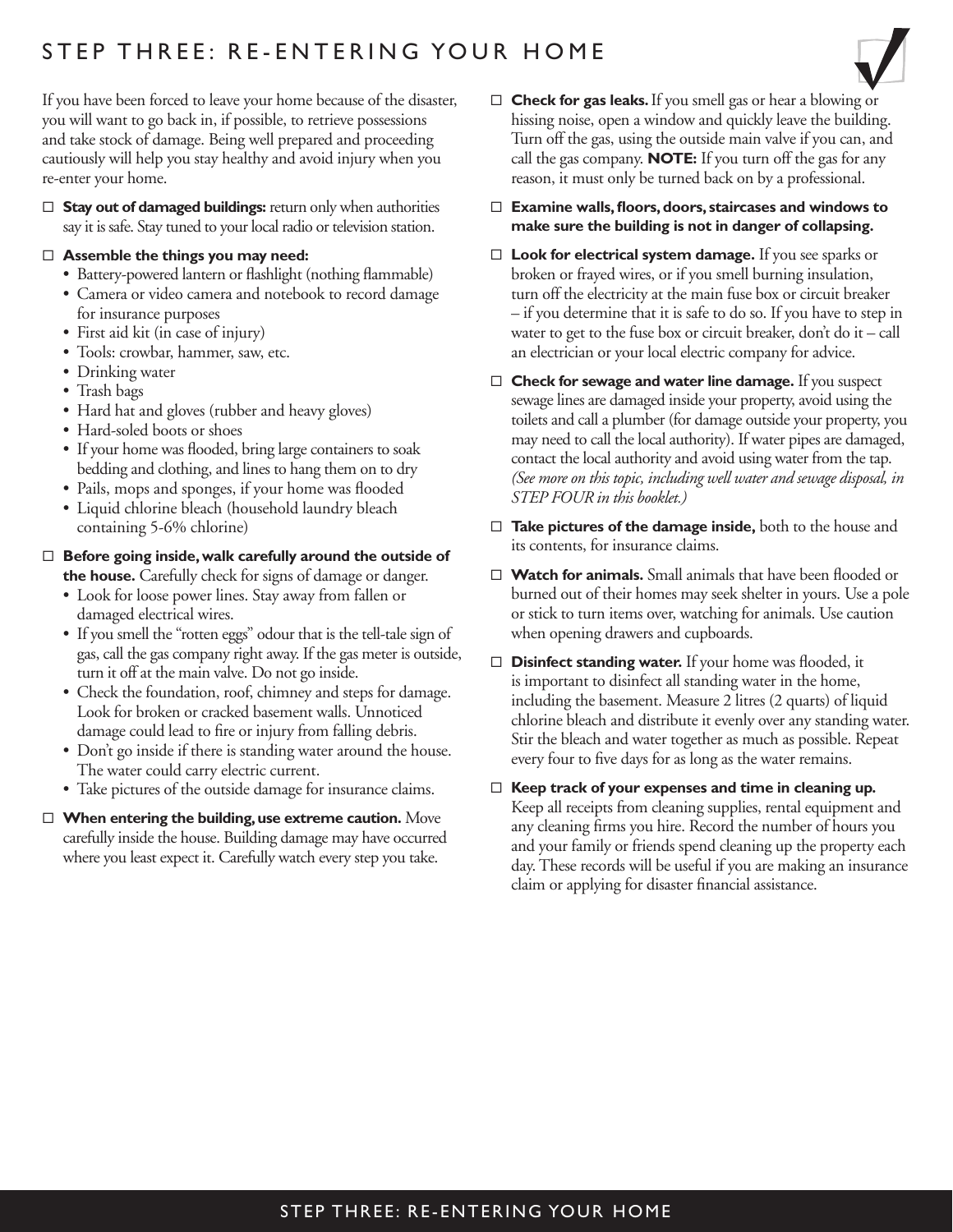

#### **FOODS AND MEDICINES**

The motto to remember is: **IF IN DOUBT, THROW IT OUT**. Contamination from water, heat, smoke and fumes can spoil foods and medicines, making them dangerous to consume. It is cheaper to replace the item than to jeopardize your health by taking a chance.

- **Refrigerated food:** Refrigerators keep food at 4 degrees C (40 degrees F). If the temperature inside the fridge has gone above that level, discard all the food. If you are unsure about the temperature, throw the food out. If your fridge was exposed to floodwaters, throw out the entire contents, including all meats, fresh fruit and vegetables.
- **Frozen food:** Frozen food is probably safe, unless the freezer was exposed to heat from a fire, to floodwaters or has been without power for an extended period. If you are unsure about the exposure, throw the food out.

If the electricity is off, keep the freezer closed. It has enough insulation to keep food frozen for up to three days without power.

It is considered safe to refreeze food that has partially thawed, if it still contains visible ice crystals. However, partial thawing and refreezing will reduce the quality of the food. Discard anything that has completely thawed, has reached a temperature above 4 degrees C (40 degrees F), or has questionable colour or odour.

- **Canned food:** Tinned goods should be good for consumption unless the can has bulged, is badly dented or has rusted – throw these ones out. All undamaged canned goods should be washed and disinfected if they have been exposed to flood waters or smoke. Food stored in glass jars that have been exposed to heat should be thrown out as seals may have been broken.
- **Medicine:** Check with a doctor or pharmacist before taking any medicine that may have been damaged or exposed to flood waters. Ask him or her about how to properly dispose of medicine.

#### **WATER SAFETY**

Water very quickly becomes a precious and rare commodity following major disasters. It is a good idea to shut off the water supply until you hear from the proper authorities that it is safe for drinking. Shutting off the main water valve will isolate your water system, thereby eliminating loss of precious water and possible contamination from the public system. You can obtain safe water from undamaged water heaters or by melting ice cubes.

If you are on a well or cistern, and it has been flooded or damaged, assume that the water in your home is not safe to drink. You will probably need to disinfect the well or cistern, or have it repaired. Contact your public health inspector or local authority for instructions.

- **Water Purification:** Until your water has been confirmed safe for dinking, you have three options:
	- **Alternative water supply** Obtain bottled water or water from another source that is known to be safe. This is the best choice.
	- **Boiling water** Keep the water at a rolling boil for at least six minutes.
	- **Chlorination** Disinfect water with **unscented** liquid chlorine bleach. Add the bleach to the water using an eyedropper bottle, and use the eyedropper bottle only for disinfecting. Thoroughly mix the bleach with the water

and allow it to stand for 30 minutes. The water should then have a slight chlorine odour. If it doesn't, repeat the process and allow it to stand for another 30 minutes.

| 4.5 litres<br>(I gallon)<br>of water to<br>be treated | Drops of<br>unscented<br>liquid chlorine<br>bleach |
|-------------------------------------------------------|----------------------------------------------------|
| Clear water                                           | 8 drops                                            |
| Cloudy water                                          | 16 drops                                           |

You can also purify water with chlorine tablets, available where camping supplies are sold. Follow the instructions on the container.

#### **SEWAGE DISPOSAL:**

Do not use your sewage disposal system until you know it is capable of handling waste.

- **Sewer system** If your home is connected to a municipal sewer, you will be notified when the system has been restored. As a temporary measure, you can line the toilet with a plastic trash can liner and dispose of the bag as necessary.
- **Septic system** Septic tanks can be damaged by major disasters, although flooding does not seriously affect septic tanks. Avoid having the septic tank emptied if the ground is saturated. The surrounding water pressure may propel an empty tank out of the ground.
- **Outhouse** Ensure that the outhouse is still positioned over the pit. If the outhouse has been washed away, or collapsed, cover the open pit with sturdy boards to prevent accidents and the spread of disease. If water is in the pit, add 2 litres (2 quarts) of unscented liquid chlorine bleach every three to four days until the water disappears.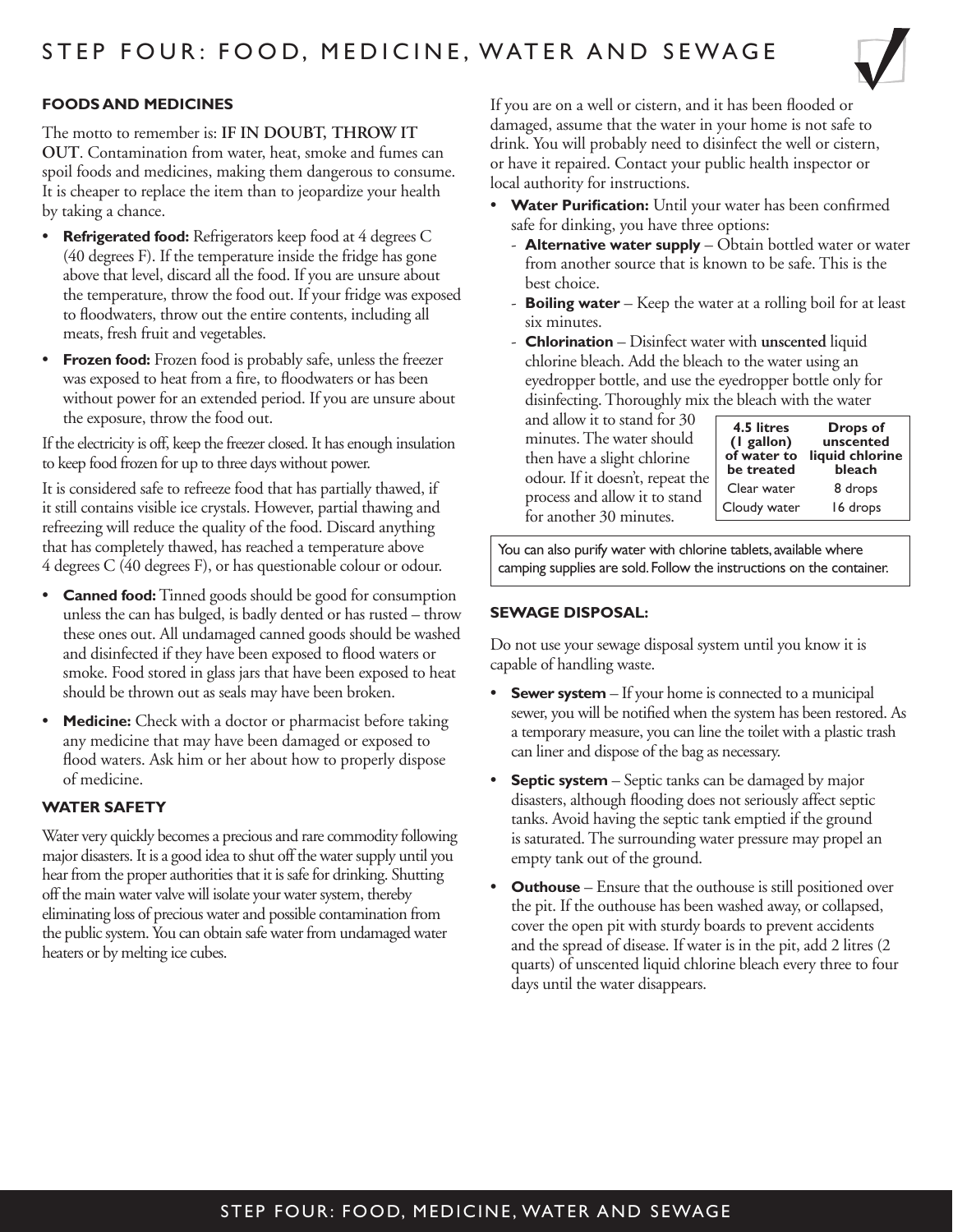## STEP FIVE: CLEANING UP – GENERAL

The kind of cleanup you face will depend on the type of natural disaster you survived. Your home and its contents may look beyond hope, but many of your belongings can be restored, whether they were damaged by floodwaters, or smoke and soot. No matter what the disaster, if your house is liveable, the first job is to give the house a thorough cleaning and drying. If you need help in cleaning up, contact a professional listed under "Fire & Water Damage Restoration" in the Yellow Pages.

#### **GENERAL CLEANING TIPS:**

- Tackle one room at a time.
- Use the two-bucket approach: one bucket for cleaning solution and the other for rinse water. Change the rinse water frequently.
- Protect your hands wear rubber gloves.
- Clean walls from the bottom up so you can easily see where you have already cleaned.
- Follow a three-step process. First, clean the room or item. Second, disinfect it to kill germs and the smell left by floodwaters or smoke. Third, if necessary, get rid of mildew, which shows as fuzzy splotches.

#### **CAUTIONS:**

- Carefully follow directions on cleaning products. When using them, wear rubber gloves and goggles, keep children and pets away, and keep the materials away from flames. Make sure you have proper ventilation.
- Never mix ammonia with bleach or any other cleaning products.
- Do not use bleach on aluminum or linoleum.

**Cleanup Procedures Following a Flood and Important Health-Related Information Link www.bchealthguide.org/healthfiles/hfile20.stm**



#### STEP FIVE: CLEANING UP – GENERAL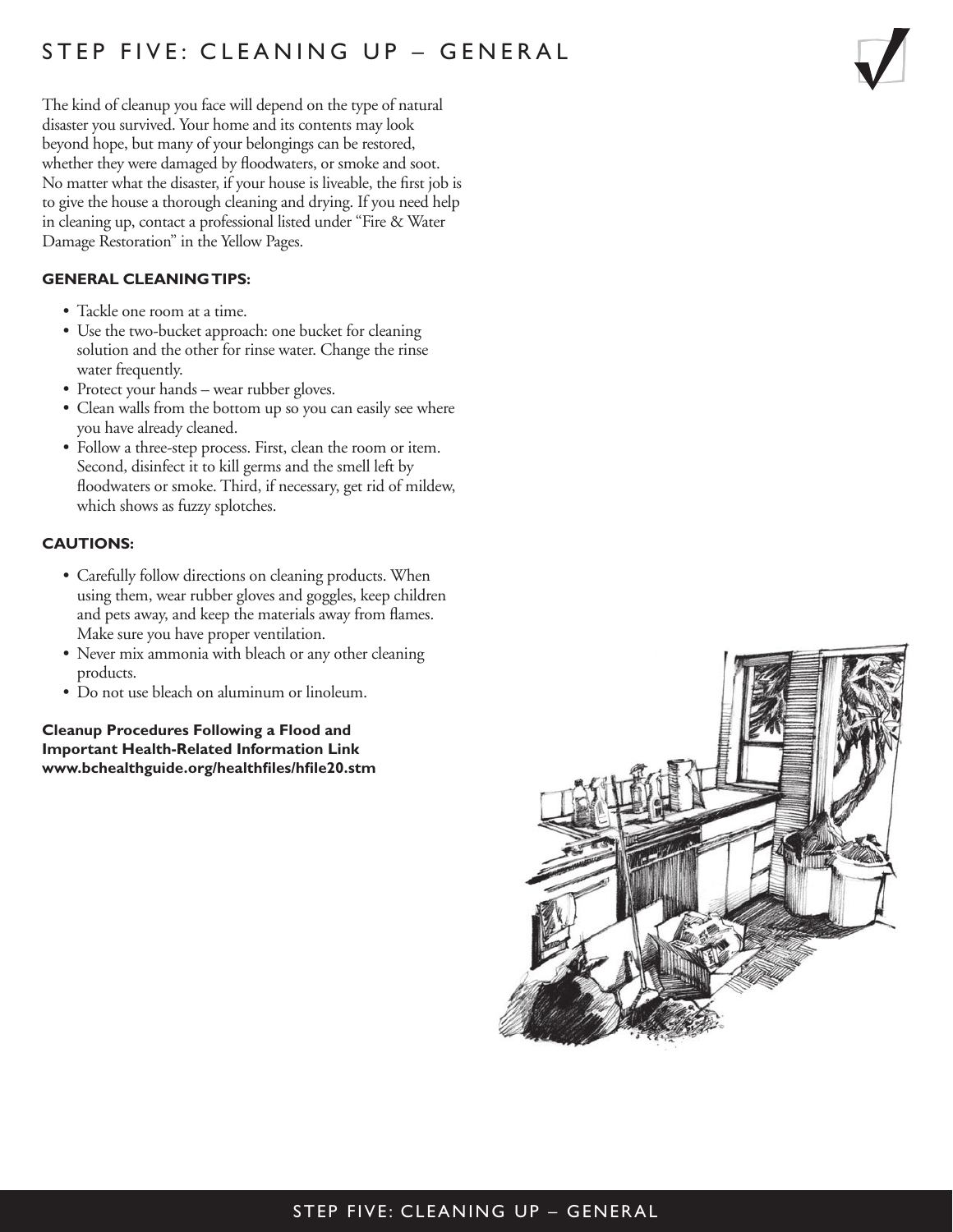

**If you are insured, contact your insurance company.** It may save you a great deal of wasted effort to consult a flood restoration specialist to judge what is worth saving and what isn't.

The basic steps to cleaning up after a flood are: remove standing water; remove mud; tear out any walls that need it; clean up; and disinfect. More details on this procedure follow:

- **Remove standing water slowly.** It's important to get the water out of your home when floodwaters have gone down outside, but you must do so gradually to prevent the walls from cracking or buckling. Drain the water in stages, about a third of the volume of water per day.
- **Get rid of mud and hose down the house.** The mud left behind by floodwaters contains most of the health hazards you will face. It is important to get rid of this mud as soon as possible – it's a lot easier to do before the mud dries out.

**Shovel out as much mud as possible.** Make sure the electricity is turned off, then hose down any dirt sticking to walls or furnishings. Don't forget to hose out light sockets, electrical boxes, and heating and air conditioning ducts. Remove any remaining water with a mop, squeegee or, if you have an outside source of power, a wet/dry shop vacuum.

- **Remove all soaked and dirty materials, hose them off and put them in a safe, dry place until later.** This includes furniture, carpets, clothing, appliances, bedding and dishes – everything that has been exposed to floodwaters.
- **Disinfect all surfaces in the home, whether or not they were soaked by floodwaters.** This includes walls, ceilings, floors and any contents that remain in the home. Use disinfecting or sanitizing products at full strength, or a mixture of one part liquid chlorine bleach to four parts water. After cleaning, rinse all areas thoroughly.



**• You will have to make difficult decisions about what to keep and what to throw out.** (see box in this section). Household goods that have been contaminated by sewage, or that have been wet for a long time, will have to be bagged, tagged and discarded according to local regulations. Take pictures or video of damaged items that must be thrown away. Get rid of garbage and food immediately. Don't let garbage build up.

#### **KEEP OR DISCARD?**

You will have to use your judgment, depending on the severity of the flood. As a general rule, throw out anything that has been contaminated by sewage or soaked for a long time.

**Discard**

#### **Keep**

- Frames of good quality wood furniture
- Washable clothes
- Valuable papers
- Appliances
- Foam rubber

• Mattresses and pillows

- Carpets and carpet padding • Furniture coverings and cushions
- Stuffed animals and baby toys
- Food, cosmetics and medicines *(see STEP FOUR)*
- Particleboard furniture and less expensive items

#### **DRYING**

- **Dry out the house and its contents quickly and thoroughly** in order to prevent the growth of moulds and bacteria.
	- **Increase ventilation and decrease humidity:** Open doors and windows to allow moist air to escape. You may want to use dehumidifiers if you have an outside source of power, or if indoor electricity has been safely restored.
	- Heat your home, if appropriate. Again, if you have a safe source of power, consider using electric heaters to speed the drying process. Use a natural gas or propane furnace only after it has been checked by a qualified technician. But do not heat the home above the outdoor temperature until all the water has been removed.

#### **CAUTIONS:**

- If you are using electrical equipment to clean up in wet or damp locations, use a ground fault circuit interrupter to prevent electric shock.
- NEVER use a natural gas oven, range, barbeque, hibachi or portable propane heater to heat your home. These devices use up the oxygen you need to breathe and give off deadly carbon monoxide, which can kill you.
- **Remove flood-soaked insulation in walls.** Do this as soon as possible. Wet insulation holds moisture, encourages the growth of moulds and bacteria and keeps other building materials from drying out properly. Remove insulation at least 50 cm (20 inches) above the high-water line.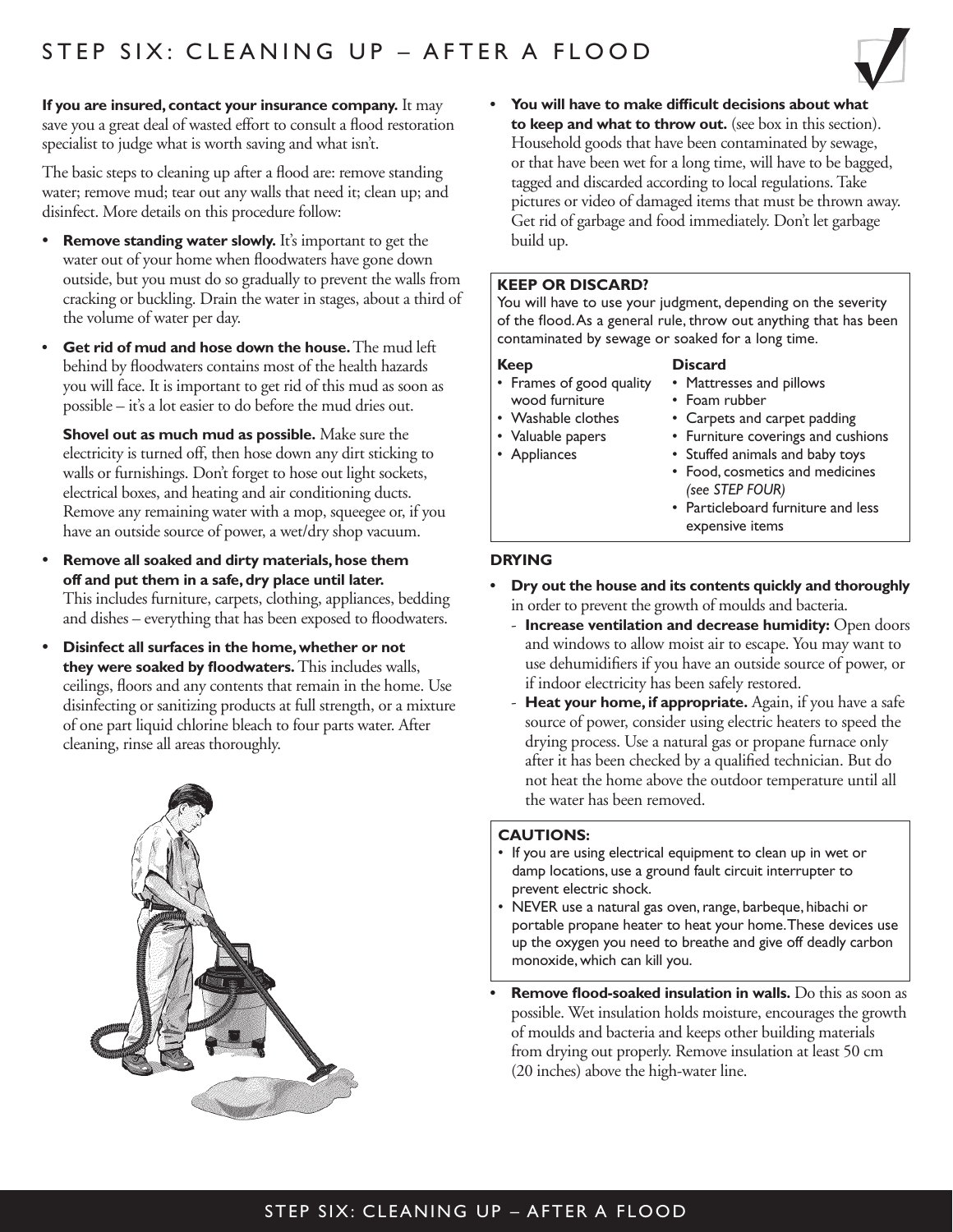Batt and blown-in insulation cannot be reused. If rigid foam insulation can be removed without breaking, it can be disinfected by wiping with a chlorine solution, then rinsed. Once it is completely dry, it can be reinstalled. If it breaks when being removed, it will have to be taken out, discarded and replaced, so you can reach the wall behind to disinfect it.

 Clean the surface of all walls and ceilings, even those above the flood line. They will have been exposed to high humidity levels, which encourage the growth of mould.

- **Dry out and disinfect interior walls.**
	- **Plaster walls**: Drain any water by removing the baseboard trim and drilling holes about 5 cm (2 inches) above the floor.
	- **Wallboard:** Flood-soaked sections must be removed and thrown away. Remove materials at least 50 cm (20 inches) above the high-water line.
	- **Panelled walls:** Pry out the bottom corner of the panelling and prop it away from the wall studs.

 Wipe all interior cavities with a disinfecting solution of one part liquid chlorine bleach to four parts water. Allow to dry thoroughly, checking often for mould. If you see or smell mould, wipe the area with the disinfecting solution again. Ensure that cavities are completely dry – this may take weeks – before closing them.

- **Dry out and disinfect floors.** Check for wet floor insulation. If you find any, remove it, then disinfect and dry the floor framing in the same way as the walls (see above). Replace flooring that has been deeply penetrated by floodwater or sewage.
	- **Wooden floors:** Soaked floors may buckle, and hardwood floors are more vulnerable to buckling than softwood floors. Too much heat during the drying process may make buckling worse, so let floors dry at a normal temperature. This may take days or even weeks. A wood flooring professional may be helpful to determine the best course of action for preserving your wood flooring.
	- **Linoleum, vinyl and tile floors:** These coverings can slow down the drying of the sub-floor below. When water gets underneath linoleum, it can cause odours and warp the wood subfloor. If water has seeped underneath, remove the linoleum. Ask your flooring dealer to suggest a solvent to loosen the linoleum cement without damaging the flooring. Let the floor dry thoroughly before replacing the linoleum.
- **Furniture and cabinets:** Remove flood-damaged furniture to a dry, shady area and allow it to dry slowly. If the furniture is made of solid wood, the damage can usually be fixed, but veneered furniture may be beyond repair.

 Remove all doors, drawers, slides and other working parts. Do not force open swollen doors and drawers. Remove the back, cutting it out if necessary, and push out the drawers. Clean drawers and store them away from heat to allow slow drying. If mould forms, wipe the wood with a cloth soaked in a mixture of boric acid and hot water (see package for amounts).

 Use a cloth dampened with ammonia or essence of peppermint to remove white spots or scum on furniture exposed to high humidity.

 Upholstered furniture, unless it is very valuable or antique, is probably not worth saving. If it is, have it cleaned and disinfected by a professional (listed under Antique Repair & Restoration in the Yellow Pages).

- **Rugs and carpets:** Area rugs, carpets and padding that have been soaked with sewage or floodwaters should be discarded. Those that were exposed to floodwaters for only a brief time may be salvageable. Consult a professional cleaner.
- **Mattresses and bedding:** Discard mattresses, bedding and pillows soaked by floodwaters.
- **Leather goods:** It is best to have leather goods professionally cleaned. As a temporary measure, wash off any mud and dry them slowly away from heat or sunlight. Wipe suitcases, shoes and purses with a damp cloth, then with a dry cloth. Stuff purses and shoes with newspaper to retain their shape. Leave suitcases open. When leather goods are dry, clean with saddle soap.
- **Locks and hinges:** Locks, especially iron ones, should be taken apart, wiped with kerosene and oiled. If locks cannot be removed, squirt machine oil through a bolt opening or keyhole and work the knob to distribute the oil. Hinges should also be thoroughly cleaned and oiled.
- **Clothing:** Do not use your clothes washer until you are sure the water is clean and the sewer line is working. Before using, run the washer through one full cycle with hot water and disinfectant. Hose or shake off muddy items before washing. Cottons and linens soiled with red or yellow clay need to be cleaned carefully. Remove loose dirt, rinse and then wash in warm, soapy water. Do not use hot water, or the stains will set. Wash several times if necessary.

 To remove mildew stains, wash the stain with soap and water. Rinse well and dry. If the stain remains, soak the item in a solution of 125 ml (1/2 cup) of household chlorine bleach and 3 litres (3 quarts) of warm water. Never use chlorine on wool or silk – it will dissolve them. Instead, use pine oil disinfectant or sprinkle salt on the stain and then squeeze lemon juice on it.

 If you have any questions about cleaning clothing, contact a professional cleaning service (listed under Cleaners in the Yellow Pages).

**• Cooking utensils:** Wash and sterilize dishes and utensils. Soak in boiling water for at least two minutes, or use a sterilizing solution of one part chlorine bleach to four parts water; then rinse dishes and utensils thoroughly, if you are sure household water is clean. Then let them air-dry.

 Before using the dishwasher, clean and disinfect it, using water that has been declared safe for drinking. Use the hot water setting to wash pots, pans, dishes and utensils. If you have an energy saving setting, do not use it.

### STEP SIX: CLEANING UP – AFTER A FLOOD (CONTINUED)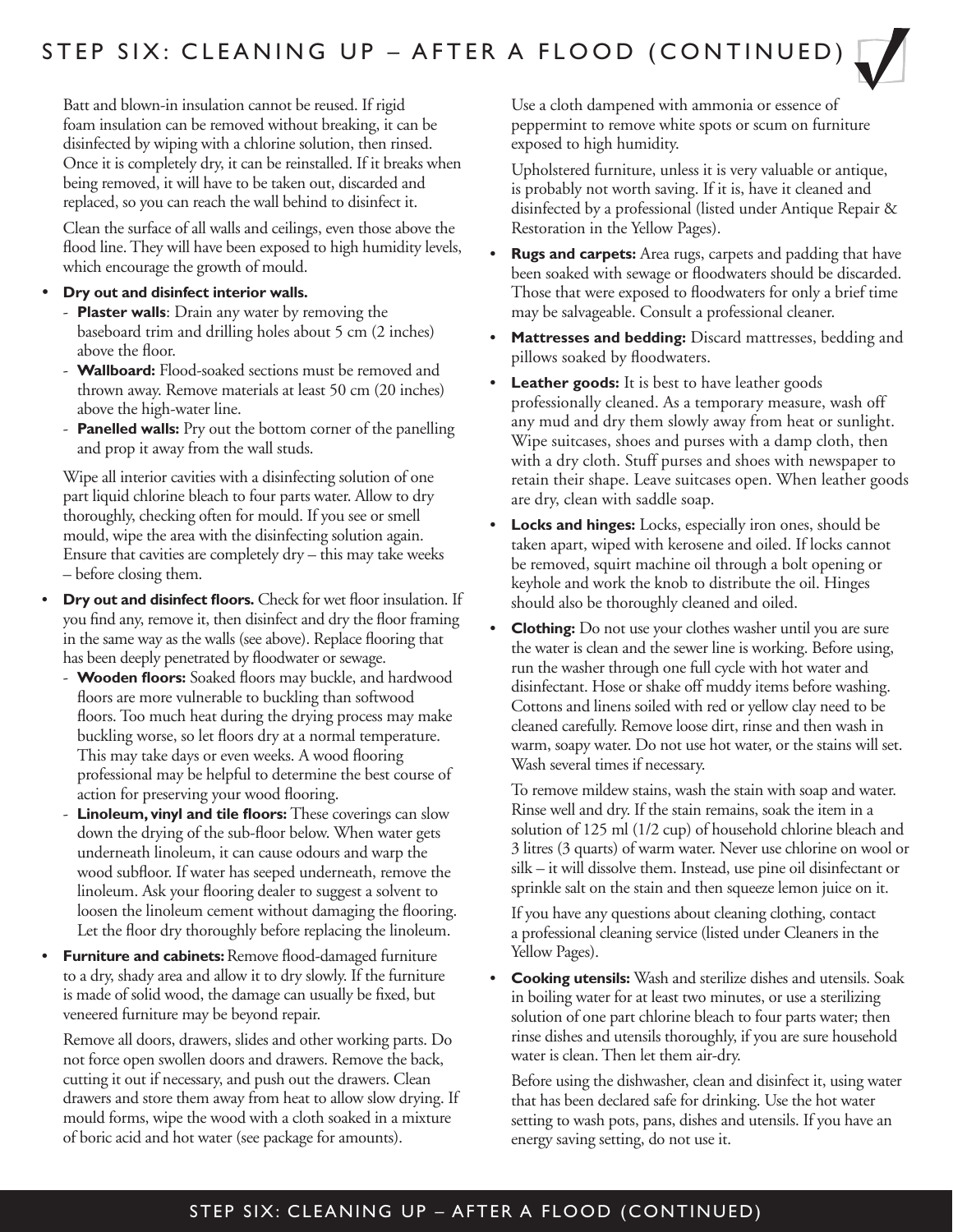**• Books, photographs and papers:** Books may be salvaged by slow, careful drying. Do not squeeze. Fan open and air-dry, using fans, or freeze (see below). You may wish to consult a restorer (listed under Photographers in the Yellow Pages) or a conservator (contact information listed below).

 To restore damaged computer records, rinse the computer disks in clear water and place them in a plastic bag in the refrigerator. Later, send them to a specialist for restoration (listed in the Yellow Pages under Computer Service, Repair & Cleaning).

 Most contemporary photographs, negatives and slides can be air dried, face up. Remove from mounts or plastic sleeves. If stuck together, do not force apart. If they were frozen, thaw and then air-dry them.

 To salvage important documents, sharp freeze them immediately. (Look in the Yellow Pages under Warehouses – Cold Storage.) Later, allow them to thaw and lift off each page as it thaws.

 Once valuable papers and records are dry, photocopy them because substances in the floodwaters may cause them to deteriorate.

 For advice on salvaging books, photographs or paintings damaged by flooding, contact the Canadian Conservation Institute, 1030 Innes Road, Ottawa, Ontario K1A 0M5. Telephone: (613) 998-3721.

- **Appliances:** Do not operate any electrical appliance, heating equipment or other device until it has been thoroughly cleaned, dried and inspected by a qualified technician. Motor windings must be thoroughly dried, and other motor components cleaned before use. You cannot practically change the insulation in most newer appliances or hot water tanks, however, if you decide the cost may be worth it, have an experienced service person replace wet insulation in insulated appliances such as refrigerators, freezers, dishwashers and microwaves. Thoroughly clean and disinfect appliances used in food preparation such as toasters, food processors and kettles.
- **Refrigerators and freezers:** To remove odours from your refrigerator or freezer, wash the inside with a solution of baking soda and water, or use 250 ml (1 cup) of vinegar or household ammonia to 4 litres (1 gallon) water. Place an open box of baking soda or a piece of charcoal in the refrigerator to absorb odour.

**CAUTION:** When cleaning or discarding a refrigerator or freezer, be sure the doors or locks are removed or secured to prevent a child from being trapped inside.

- **Yards:** As you get rid of things from your house, avoid turning your yard into a dump. Record damaged belongings and determine which ones you need to keep for the insurance adjuster. Promptly remove any food or garbage that might attract animals or insects. If there are concerns about proper disposal of specific, or large amounts of debris, contact your local authority.
- **Hazardous materials:** Dispose of hazardous materials such as solvents, garden chemicals and home cleaning products that have been soaked or that show signs of water damage. Contact your local authority or appropriate provincial ministry to find out how to dispose of hazardous materials properly. Wear rubber gloves, goggles and protective clothing when handling hazardous materials.
- **Lawns:** Lawns usually survive being underwater for up to four days. You may have to replace the lawn if it is covered by mud thicker than 2.5 cm (1 inch) or has been exposed to erosion.
- **Insect control:** Floods can create ideal conditions for mosquitoes to breed. To reduce the problem, drain or remove standing water, clean ditches, empty barrels, old tires and cans, and make sure gutters and downspouts are clean and can drain properly.

#### **MOULDS**

Moulds are a type of fungus that thrives in warm, moist conditions. They can aggravate allergies and asthma, and cause other serious health problems. Act quickly and persistently to get rid of moulds. The secret is to clean and dry all surfaces as soon as possible. Wipe the affected area with a solution of one part liquid chlorine bleach to four parts water, and dry it thoroughly.

Protect yourself by wearing rubber gloves and a face mask while cleaning, and wash your hands after with soap and warm water.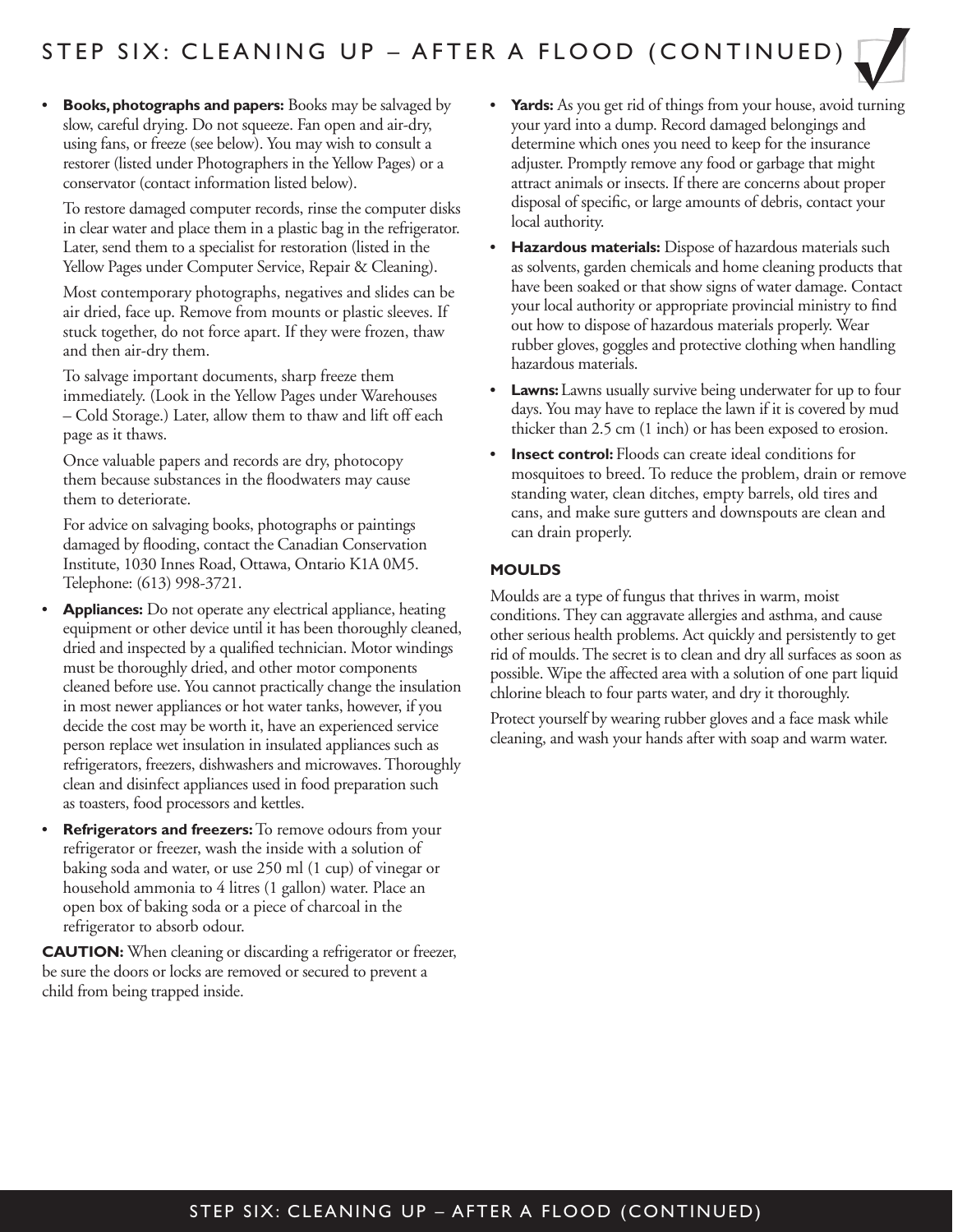## STEP SEVEN: CLEANING UP – AFTER A FIRE



**If you are insured, contact your insurance company.** Your policy may cover house cleaning by a fire restoration specialist. As you go through your possessions, keep ruined furniture, appliances, books, etc. for insurances purposes. You can put them outside or in a shed temporarily.

**Keep or discard?** Household items often take several cleanings to rid them of smoke odours, soot and stains, and some items may never come clean or lose their smell. It may save you a great deal of wasted effort to consult a fire restoration specialist to judge what is worth saving and what isn't.

#### **CAUTIONS:**

- Many cleaning materials are hazardous. When using them, wear rubber gloves and goggles, keep children and pets away, and keep the materials away from flames. Make sure you have proper ventilation.
- Do not mix ammonia with bleach or any other cleaning products.

#### **If you are doing the cleaning yourself, here are some cleaning and salvage tips:**

- **Smoke, odours and soot:** Smoke odours can last a long time. You will probably need to clean everything in the house several times. Try placing small saucers of vinegar, vanilla or activated charcoal around the house to absorb odours. Commercial products are also available at supermarkets. If you cannot remove the smoke odour, contact a professional (listed under "Fire & Water Damage Restoration" in the Yellow Pages).
- **Overall house cleaning:** Vacuum all surfaces with wet and dry vacuums. Change and clean all heating and air conditioning filters. Have the heating ducts cleaned by a professional furnace cleaning company (listed under Furnaces – Cleaning in the Yellow Pages). Seal off the room you are working in with plastic sheeting to keep soot from travelling throughout the home.

#### • **Walls and Wallpaper:**

- **Painted walls:** To remove soot and smoke, mix 60-90 ml (4 to 6 tablespoons) of tri-sodium phosphate (available at paint stores), 250 ml (1 cup) of chlorine bleach or a disinfecting cleanser, and 4 litres (1 gallon) of water. Wash a small area at a time, working from the floor up. Rinse with clear water immediately. Leave ceilings until last. Do not repaint until ceilings are completely dry.
- **Wallpapered walls:** Usually wallpaper is not salvageable. Check with your wallpaper dealer. If wallpaper is salvageable, heat and ventilate the room for several days to dry the plaster and paper. Use a commercial paste to repaste loose edges or sections. Washable wallpaper can be washed like a painted wall, but work quickly so you don't soak the paper. Clean from the bottom to the top to prevent streaking.
- **Furniture and wood:** Do not use chemicals on furniture. Clean off dirt. Remove drawers and let them dry thoroughly so they will not warp. Scrub wooden surfaces (furniture, kitchen cabinets, railings, etc) with a stiff brush and a wood cleaning solution. Dry thoroughly, but do not put furniture in the sun, since the wood will warp and twist out of shape.

 If mould forms, wipe the wood with a cloth soaked in a mixture of boric acid and hot water (see package for amounts).

 To remove water spots or film caused by smoke, rub with a cloth soaked in 125 ml (1/2 cup) of household ammonia and 125 ml (1/2 cup) of water. Wipe dry and polish with wax.

 Get professional advice for cleaning antiques and fine reproductions (listed under Antique Repair & Restoration in the Yellow Pages).

**Flooring:** When water gets underneath linoleum, it can cause odours and warp the wood subfloor. If water has seeped underneath, remove the linoleum. Ask your flooring dealer to suggest a solvent to loosen the linoleum cement without damaging the flooring. Let the floor dry thoroughly before replacing the linoleum.

 To clean wood or linoleum floors, use a good quality floor cleanser. It may take four or five applications to remove soot. Then use a wax stripper and re-wax.

- **Rugs and carpets:** It's important to clean carpets and rugs as quickly and thoroughly as possible.
	- **Throw and area rugs:** Lay them flat and expose them to warm, dry air. A fan aimed at the rugs can help. Check carefully: even though the surface seems dry, any moisture remaining at the base of the tufts can quickly rot a rug. Clean by beating, sweeping or vacuuming. Then shampoo with a commercial rug shampoo.
	- **Wall-to-wall carpet:** use a wet/dry vacuum or waterextractor-type carpet-cleaning machine to remove water and dirt. If necessary, use a commercial dryer to remove moisture from beneath carpets. Then steam clean and shampoo, repeating as needed. A final rinse using a mixture of one part vinegar to two parts water in the cleaning machine will help to reduce odours.
- **Mattresses and Pillows:** Mattresses and pillows are usually not salvageable. If you must use a mattress temporarily, let it air in the sun and then cover it with plastic sheeting.
- **Clothing:** If clothes are stained from smoke, they will probably not come clean.

 To remove smoke odours and soot from clothes that can be bleached, soak the clothes in a solution of 125 ml (1/2 cup) of household ammonia and 8 litres (2 gallons) of water. Rinse in a solution of vinegar and water. You may need to repeat several times.

 Take wool, silk and rayon garments and draperies to a professional dry cleaner as soon as possible.

• **Refrigerators and freezers:** To remove odours from your refrigerator or freezer, wash the inside with a solution of baking soda and water, or use 250 ml (1 cup) of vinegar or household ammonia to 4 litres (1 gallon) water. When doing this make sure it is done in a well ventilated area. Place an open box of baking soda or a piece of charcoal in the refrigerator to absorb odour.

## STEP SEVEN: CLEANING UP – AFTER A FIRE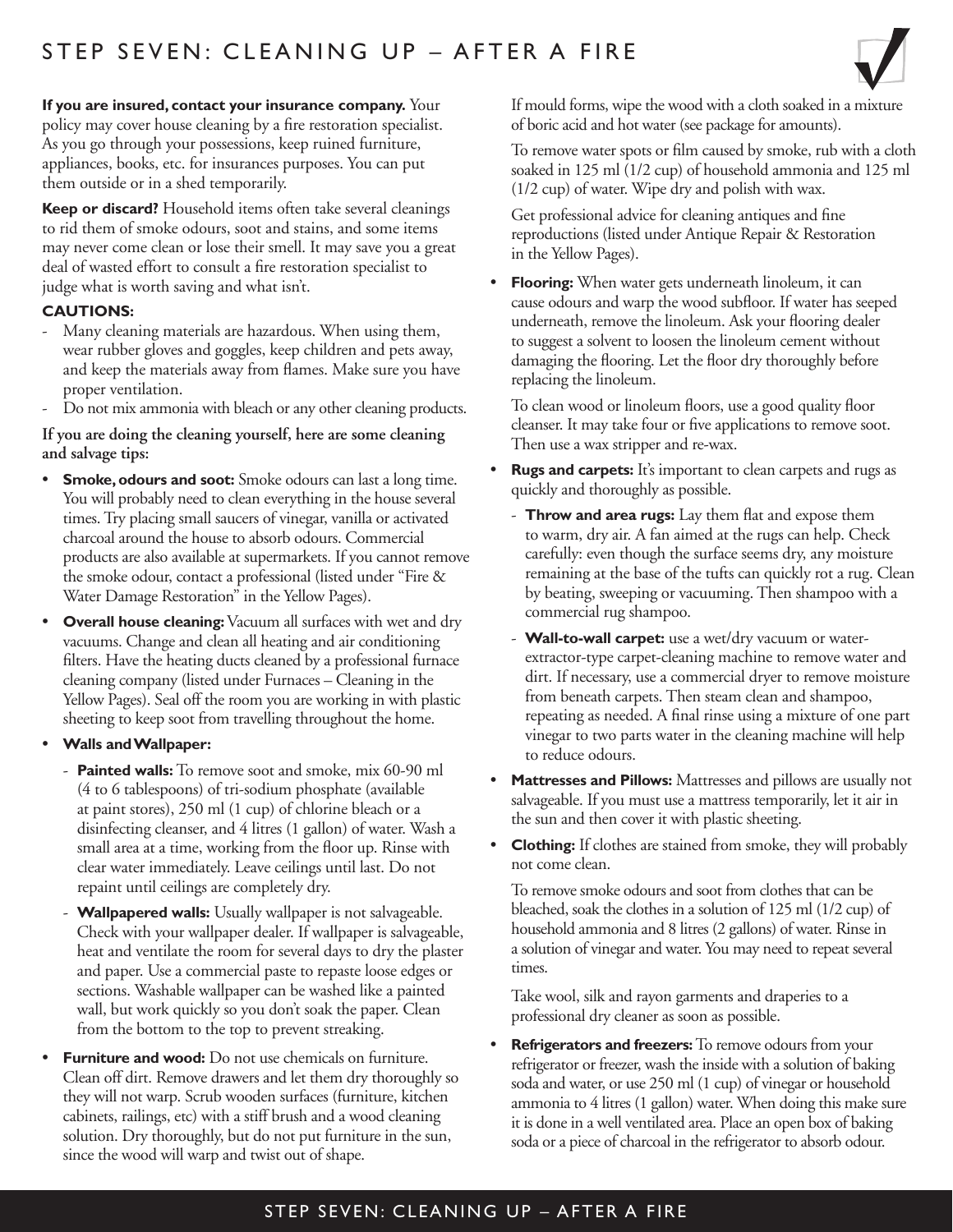**CAUTION:** When cleaning or discarding a refrigerator or freezer, be sure the doors or locks are removed or secured to prevent a child from being trapped inside.

- **Cooking utensils:** Wash pots, pans, flatware, etc. with soapy water, rinse and polish with a fine-powered cleanser. You can polish copper and brass with special polish, salt sprinkled on a piece of lemon, or salt sprinkled on a cloth saturated with vinegar.
- **Leather goods:** It is best to have leather goods professionally cleaned. Wipe suitcases, shoes and purses with a damp cloth, then with a dry cloth. Stuff purses and shoes with newspaper to retain their shape. Leave suitcases open. When leather goods are dry, clean with saddle soap.
- **Locks and hinges:** Locks, especially iron ones, should be taken apart, wiped with kerosene and oiled. If locks cannot be removed, squirt machine oil through a bolt opening or keyhole and work the knob to distribute the oil. Hinges should also be thoroughly cleaned and oiled.
- **Hazardous materials:** Dispose of hazardous materials such as solvents, garden chemicals and home cleaning products that have been soaked or that show signs of water damage. Contact your municipality or provincial ministry to find out how to dispose of hazardous materials properly. Wear rubber gloves, goggles and protective clothing when handling hazardous materials.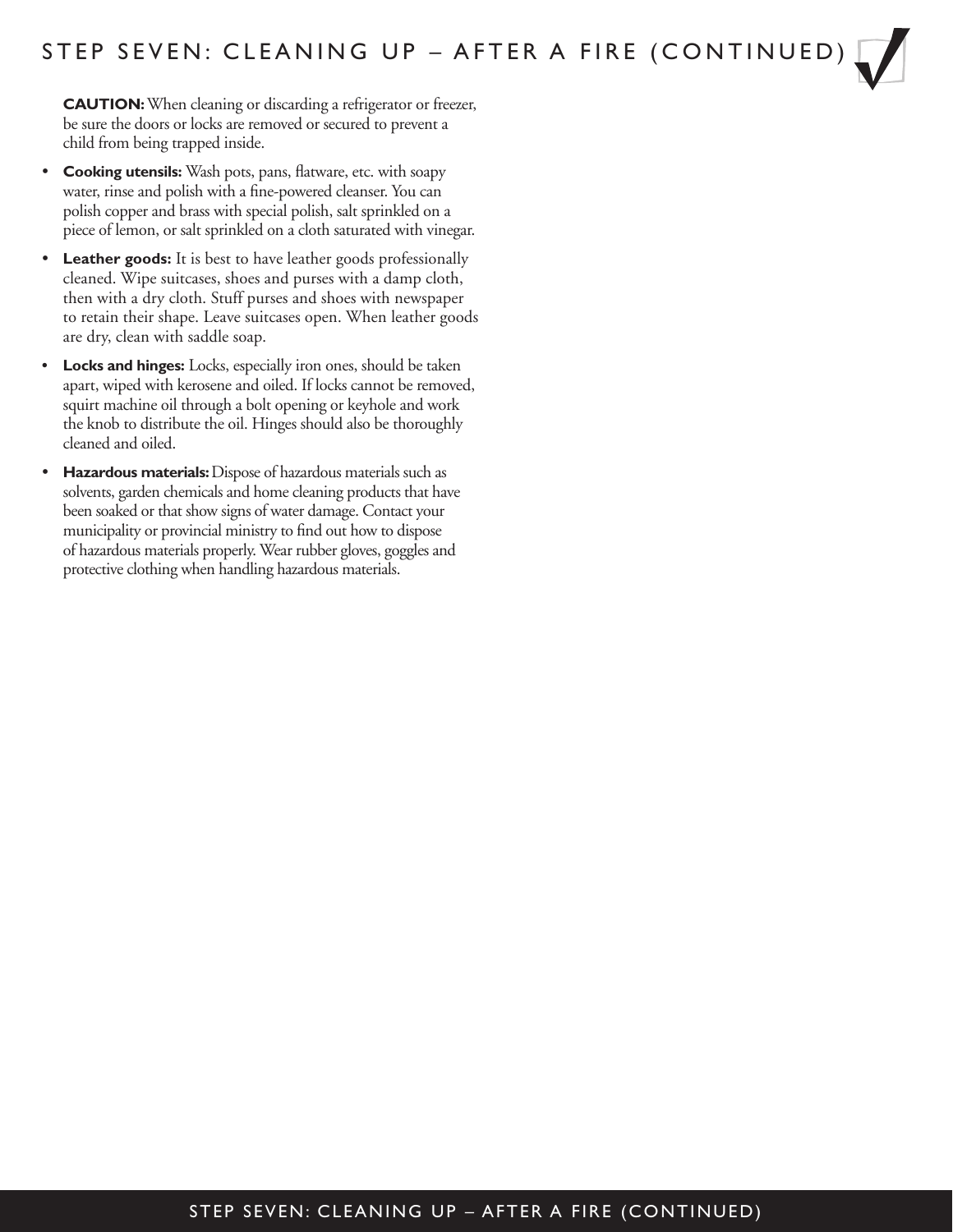

This checklist will help you keep track of your progress in replacing items.

| <b>ITEM</b>                                                              | <b>DESTROYED</b><br><b>OR MISSING</b> | <b>SAVED</b> | <b>HOW AND WHERE</b><br><b>TO REPLACE</b>                                                                                          | <b>DONE</b> |
|--------------------------------------------------------------------------|---------------------------------------|--------------|------------------------------------------------------------------------------------------------------------------------------------|-------------|
| <b>Birth certificates</b><br>Marriage certificates<br>Death certificates |                                       |              | Provincial Department of Vital Statistics 250-952-2681<br>www.vs.gov.bc.ca or local Government Agent Office<br>(see note #2 below) |             |
| Divorce papers                                                           |                                       |              | Supreme Court where the<br>decree was filed                                                                                        |             |
| Driver's licences                                                        |                                       |              | local Government Agent Office<br>(see note #2 below)                                                                               |             |
| Insurance policies and<br>auto registration                              |                                       |              | Your insurance agent                                                                                                               |             |
| Military discharge papers                                                |                                       |              | Library and Archives Canada<br>I-866-578-7777                                                                                      |             |
| Citizenship papers                                                       |                                       |              | Citizenship and Immigration Canada 1-888-242-2100<br>(see note #2 below)                                                           |             |
| Permanent Resident Card                                                  |                                       |              | Citizenship and Immigration Canada 1-800-255-4541<br>(see note #2 below)                                                           |             |
| Passports                                                                |                                       |              | Local passport office<br>(see note #2 below)                                                                                       |             |
| Income tax records                                                       |                                       |              | Revenue Canada                                                                                                                     |             |
| <b>Wills</b>                                                             |                                       |              | Your lawyer                                                                                                                        |             |
| Medical records                                                          |                                       |              | Your family doctor                                                                                                                 |             |
| <b>Medical Services Plan</b>                                             |                                       |              | Health Insurance BC<br>604-683-7151 (Vancouver) or 1-800-663-7100<br>(see note #2 below)                                           |             |
| Social Insurance cards<br>Employment Insurance<br>papers                 |                                       |              | Human Resources and Skills Development Canada<br>1-800-206-7218<br>(see note #2 below)                                             |             |
| Canada Pension Plan<br>papers<br>Old Age Security cards                  |                                       |              | Human Resources and Skills Development Canada Income<br>Security Programs 1-800-277-9914<br>(see note #2 below)                    |             |
| <b>Land Titles</b>                                                       |                                       |              | <b>Provincial Land Titles office</b>                                                                                               |             |
| Animal Permits / Licences                                                |                                       |              | Municipal office                                                                                                                   |             |
| <b>Bank books</b>                                                        |                                       |              | Your bank                                                                                                                          |             |
| Money (partially or<br>completely destroyed)                             |                                       |              | 1-800-303-1282<br>www.bankofcanada.ca/en/banknotes/mutilated/index.html<br>(see note #I below)                                     |             |
| Canada Savings Bonds<br>(completely or partially<br>destroyed)           |                                       |              | $1 - 800 - 575 - 5151$<br>http://www.csb.gc.ca/home<br>(see note #I below)                                                         |             |
| Credit cards                                                             |                                       |              | Issuing companies                                                                                                                  |             |
| <b>Stocks</b>                                                            |                                       |              | Issuing company or your lawyer                                                                                                     |             |

**CAUTION:** If your home was damaged by fire and your documents are in a safe, do not attempt to open it until it is cool to the touch.

**NOTE #1:** If your home was damaged by fire or water, gather up any remains and put them in a package to protect from further damage as they may be useful for claim or reference purposes.

**NOTE #2:** A useful website with information on replacing identification is:<www.servicecanada.gc.ca/eng/lifeevents/wallet.shtml>

#### STEP EIGHT: REPLACING DOCUMENTS AND MONEY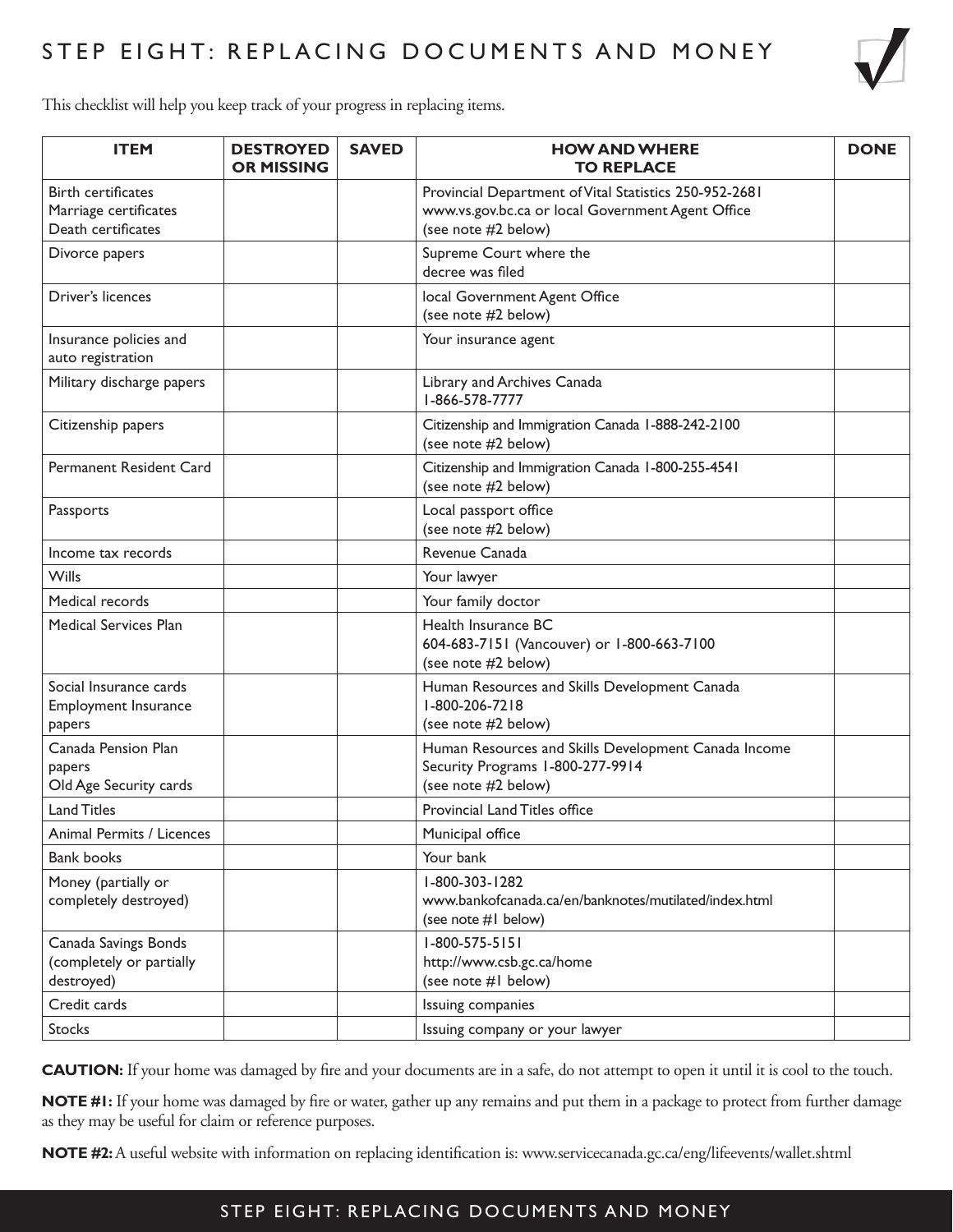## STEP NINE: INSURANCE MATTERS

#### *This section is for insured households.*

#### **TAKE AN INVENTORY**

You will need to provide a list of lost or damaged items as part of your insurance claim. Review your insurance policy so you understand what items to list. If you had a household inventory or video before the disaster, retrieve it for the insurance adjuster. If you didn't, or if it was destroyed, ask your insurance agent for a blank inventory form – it will jog your memory.

Record serial numbers of appliances and household equipment, if possible. Note the approximate cost or value of each item. If possible, take close-up photos or video footage of damaged rooms, furnishings and property.

Once the inventory is complete, submit it, along with a proof of loss form, to your insurance company.

Be sure to prepare a new inventory once you move back in. It may be written, photographed or recorded on tape or video. Keep a copy away from home either in a safety deposit box or with another family member or in a fire and water resistant safe.

#### **KEEP ALL RECEIPTS**

Keep a copy of your inventory, all receipts related to living expenses and repairs, permits, inspection forms and any other papers in one place. You may need them for insurance purposes.

#### **NOTIFY YOUR MORTGAGE COMPANY**

You have a responsibility to tell your mortgage company about the results of the disaster and to keep them informed about what's being done to restore the property. They may have forms for you to fill out, and they may want to inspect the property. It is to your mutual advantage to work together. This also applies to total loss of other items destroyed (ie: a car with an outstanding loan guarantee).



#### STEP NINE: INSURANCE MATTERS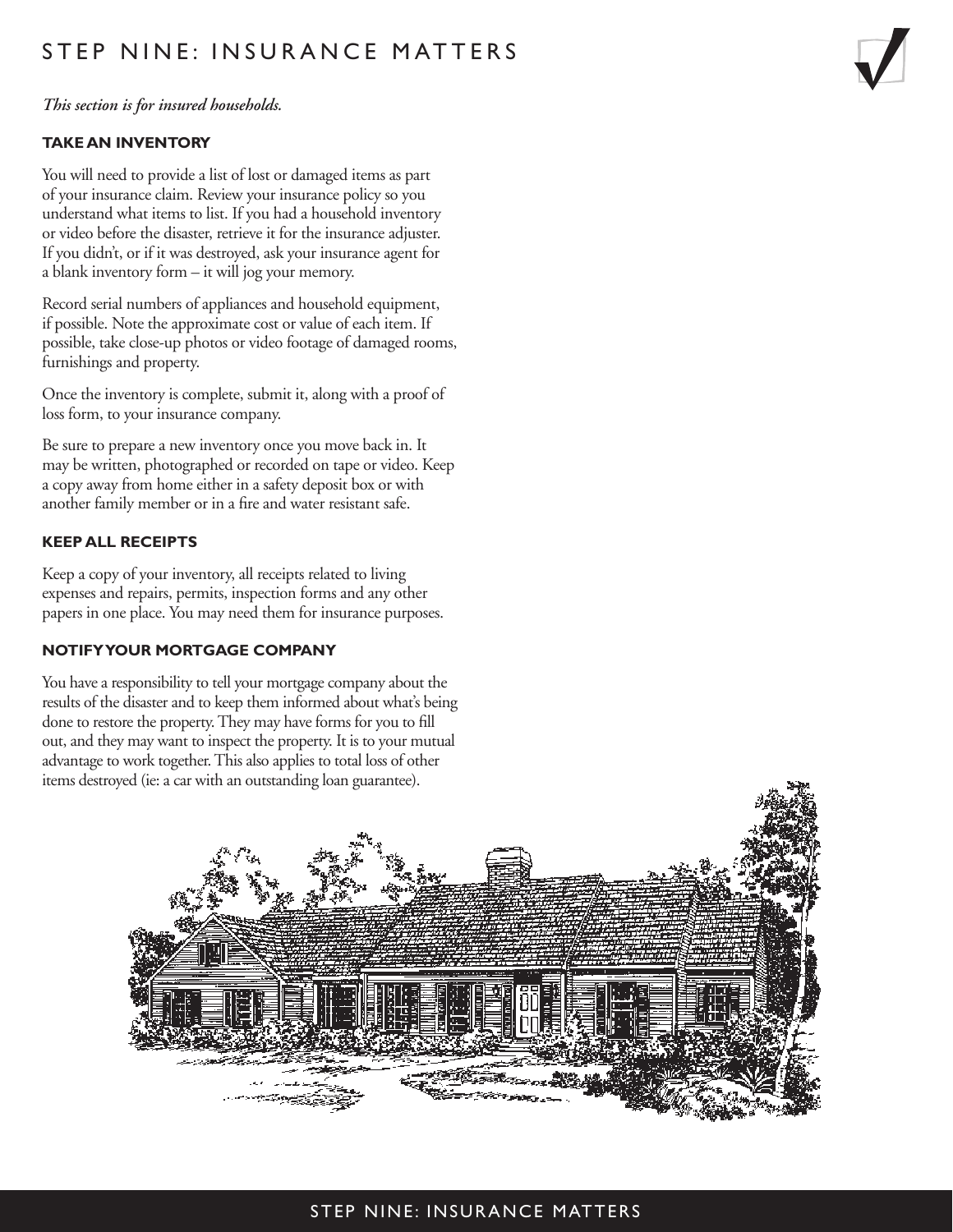

#### *This section is for insured owners of homes that can be repaired and lived in again.*

If your house has been damaged by a natural disaster – flood, fire, tsunami, earthquake – you will need to look for a reputable contractor to help with repair and restoration.

Inevitably, the demand for qualified contractors after a disaster usually exceeds the supply. As a result, some consumers find that they've hired part-time contractors, who may not get the job done in a reasonable time; inexperienced contractors, who may not do the job well; or dishonest contractors, who are seizing the opportunity to make quick money.

Understandably, anxious homeowners and landlords are eager to get their property back in shape.

#### **Here are some precautions to take in the rebuilding process:**

• Contact your local authority (municipality or regional district) to find out what steps you need to take to submit plans for rebuilding your home and to get a building permit. Keep in mind that homes must be rebuilt to today's building code standards, not to the standards that were in place when the house was originally built.

- Your insurance adjuster may recommend reputable contractors to do the repairs, or you may get recommendations from friends, relatives, neighbours or co-workers.
- Deal only with licensed and insured contractors. Verify the track record of any roofer, builder or contractor you are thinking of hiring. Ask for recent customers and call them.
- Take your time about signing a contract. Ask for a written estimate that includes any oral promises the contractor made. Get a copy of the final, signed contract before the job begins.
- Resist dealing with any contractor who asks you to pay for the entire job up front. Pay only by cheque or credit card - and pay the final amount only after the work is completed to your satisfaction. Do not pay cash. Consider a hold back payable a set number of days post completion to ensure that the work is suitable.
- Remember that damage to water, sewer, power or natural gas installations inside the house must be repaired under permit and inspected by the appropriate agency.

## IMPORTANT PHONE NUMBERS